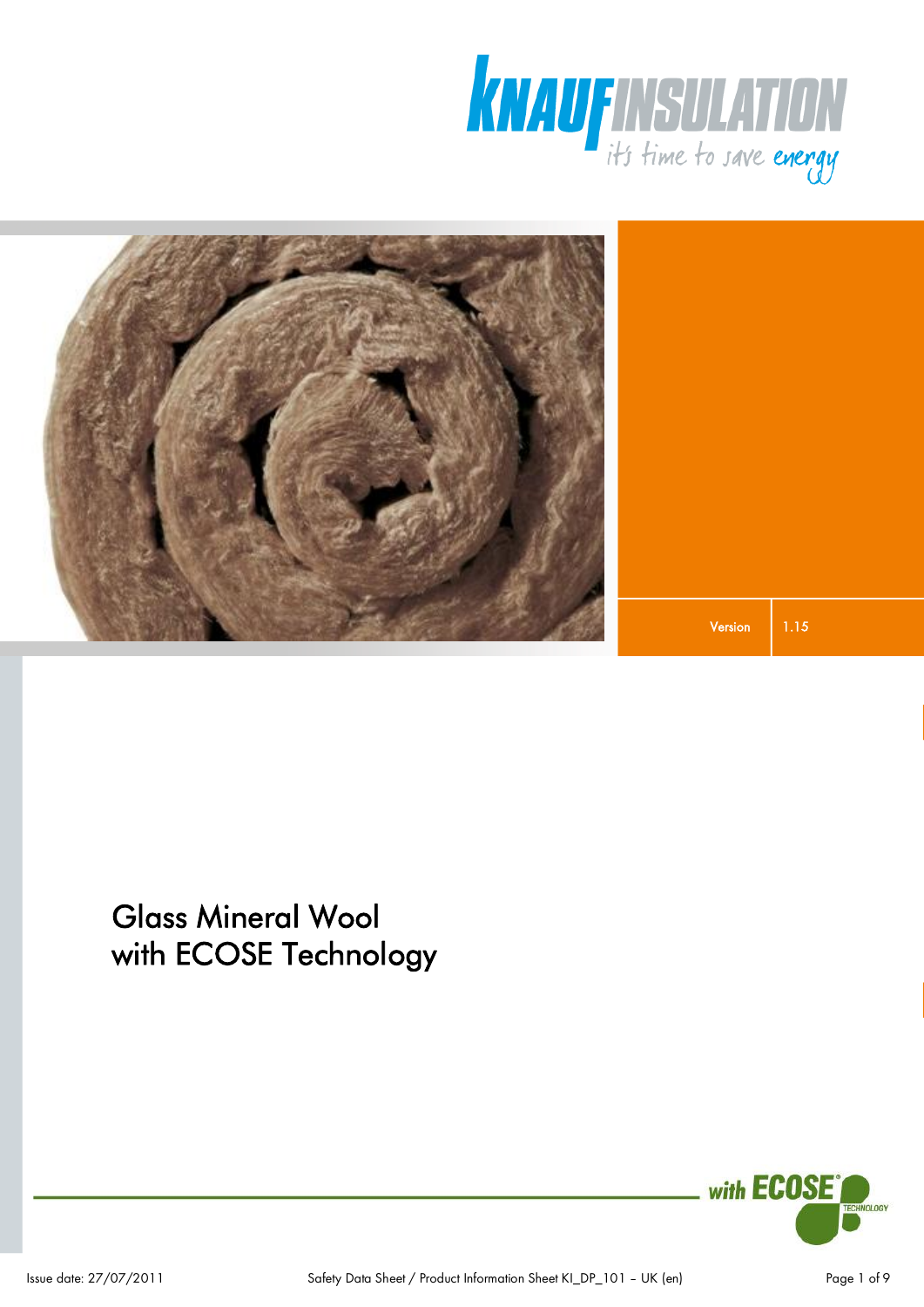

Glass Mineral Wool with ECOSE Technology



٦

### 1. IDENTIFICATION OF THE SUBSTANCE/MIXTURE AND OF THE COMPANY/UNDERTAKING

| 1.1. Product identifier |                                                                                    |                                                                                                                |                                                                                                 |
|-------------------------|------------------------------------------------------------------------------------|----------------------------------------------------------------------------------------------------------------|-------------------------------------------------------------------------------------------------|
| Generic product name    |                                                                                    | : Knauf Insulation Glass Mineral Wool                                                                          |                                                                                                 |
|                         | 1.2. Relevant identified uses of the substance or mixture and uses advised against |                                                                                                                |                                                                                                 |
| Recommended use         |                                                                                    | and in building construction.                                                                                  | : Thermal and/or acoustic insulation for use in technical applications, industrial applications |
|                         | 1.3. Details of the supplier of the safety data sheet                              |                                                                                                                |                                                                                                 |
| Producer                |                                                                                    | $:$ Knauf Insulation<br>Head Office,<br>Am Bahnhof<br>97346 Iphofen<br>Germany<br>Web: www.knaufinsulation.com |                                                                                                 |
| Region                  | Contact                                                                            | Telephone number                                                                                               | Email                                                                                           |
| UK                      | Head Office<br><b>Country Contact</b>                                              | +32 (0) 1048 8460<br>+44 (0) 1744 766 666                                                                      | sds@knaufinsulation.com<br>chris.roughneen@knaufinsulation.com                                  |
|                         | 1.4. Emergency telephone number                                                    |                                                                                                                |                                                                                                 |
|                         |                                                                                    |                                                                                                                |                                                                                                 |

### 2. HAZARDS IDENTIFICATION

| 2.1. Classification of the substance or mixture        |                                                                                           |  |
|--------------------------------------------------------|-------------------------------------------------------------------------------------------|--|
| European directive 67/548/EEC                          | : The product is not classified.                                                          |  |
| Regulation (CE) n°1272/2008                            | : The product is not classified.                                                          |  |
| 2.2. Label elements                                    |                                                                                           |  |
| There are no Risk Phrases associated with this product |                                                                                           |  |
| 2.3. Other hazards                                     |                                                                                           |  |
| Most important hazards                                 | : The mechanical effect of fibres in contact with the skin can cause a temporary itching. |  |
| Specific hazards                                       | : not applicable                                                                          |  |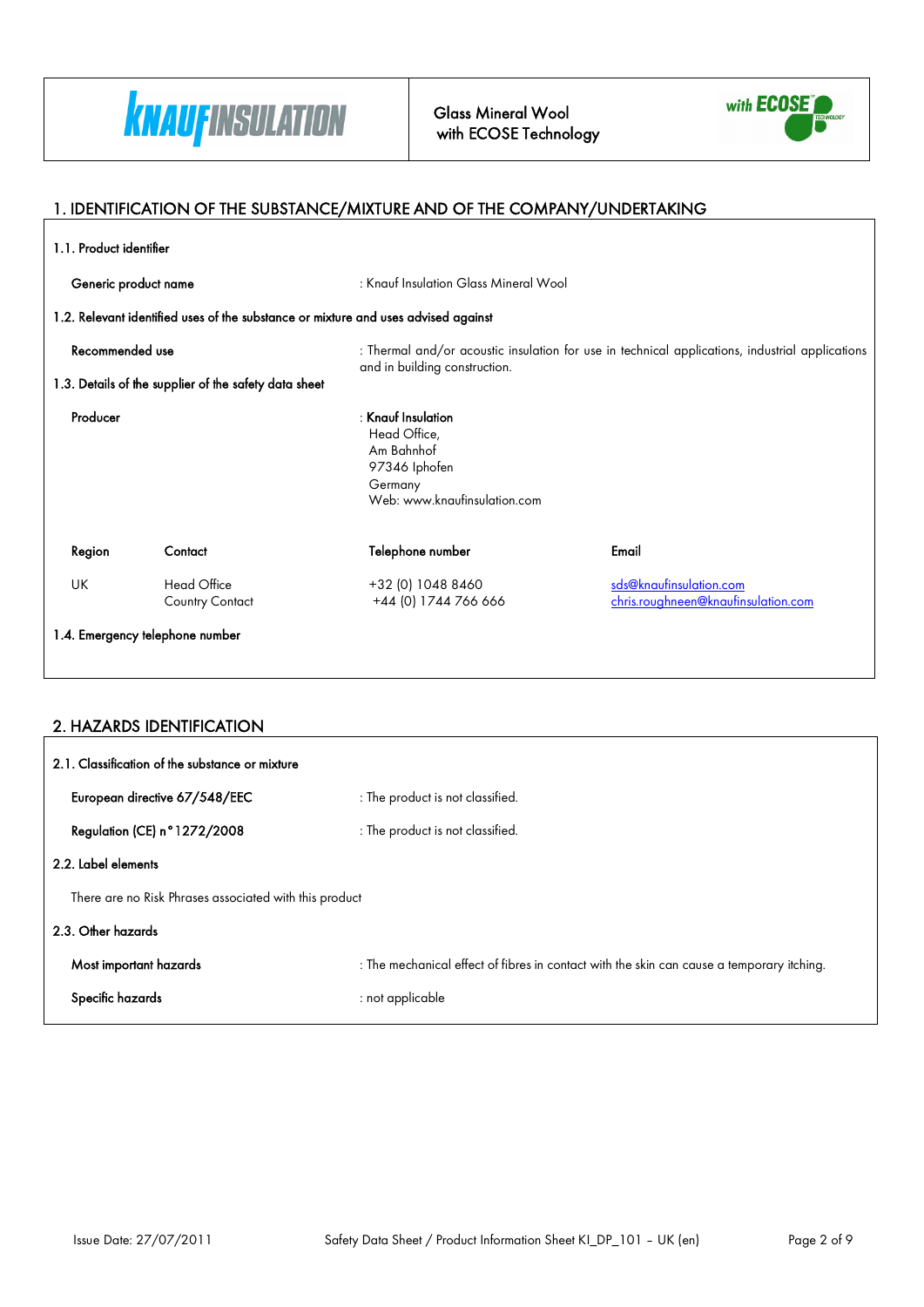### 3. COMPOSITION / INFORMATION on INGREDIENTS

#### 3.2. Mixtures

| Substance                                                                    | C.A.S.               | weight       | Classification and<br>labelling   | Classification and<br>labelling<br>(European directive | <b>REACH Registration</b><br>Number | <b>EC</b> number |
|------------------------------------------------------------------------------|----------------------|--------------|-----------------------------------|--------------------------------------------------------|-------------------------------------|------------------|
|                                                                              | number <sup>21</sup> | (%)          | (Regulation (CE)<br>n°1272/2008)® | 67/548/EEC as<br>amended 97/69/EC)                     |                                     |                  |
| Glass mineral wool [1]                                                       | None                 | $87 - 100\%$ | Not Classified                    | Not Classified                                         | 01-2119472313                       | 926-099-9        |
| Thermo set, inert<br>polymer bonding<br>agent derived from<br>plant starches | None                 | $0 - 13%$    | Not Classified                    | Not Classified                                         |                                     |                  |

(1): Mineral wool man (machine) made vitreous fibre (mmvf), alkali and alkaline earth (CaO + MgO + NaO + K2O) > 18 % in weight meeting the requirements of Note Q of directive 97/69/EEC

(2) : C.A.S. : Chemical Abstract Service

(3) : Glass mineral wool insulation fibres are not classified carcinogenic according to regulation n° 1272/2008 (page 335 of the JOCE L353 of December 31, 2008)

Possible facing or encapsulation materials: glass veil, or polyester mat or aluminium or Kraft paper or encapsulated in low density polyethylene (LDPE) and metallised LDPE film.

### 4. FIRST AID MEASURES

| 4.1 Description of first aid measures                           |                                                                                         |                                                                                                                   |
|-----------------------------------------------------------------|-----------------------------------------------------------------------------------------|-------------------------------------------------------------------------------------------------------------------|
|                                                                 | <b>Exposure route:</b>                                                                  |                                                                                                                   |
|                                                                 | Inhalation                                                                              | : Remove from exposure. Rinse the throat and blow nose to clear dust.                                             |
| $\overline{\phantom{a}}$                                        | Skin contact                                                                            | : If mechanical irritation occurs, remove contaminated clothing and wash skin gently with cold<br>water and soap. |
| $\overline{\phantom{a}}$                                        | Eyes contact                                                                            | : Rinse abundantly with water for at least 15 minutes.                                                            |
| $\overline{\phantom{a}}$                                        | Ingestion                                                                               | : Drink plenty of water if accidentally ingested.                                                                 |
| 4.2 Most important symptoms and effects, both acute and delayed |                                                                                         |                                                                                                                   |
|                                                                 | The mechanical effect of fibres in contact with the skin can cause a temporary itching. |                                                                                                                   |

#### 4.3. Indication of any immediate medical attention and special treatment needed

If any adverse reaction or discomfort continues from any of the above exposures, seek professional medical advice

#### 5. FIREFIGHTING MEASURES

| 5.1. Extinguishing media                                   |                                                                                                                                                                                                                                                                                                   |  |
|------------------------------------------------------------|---------------------------------------------------------------------------------------------------------------------------------------------------------------------------------------------------------------------------------------------------------------------------------------------------|--|
| Suitable extinguishing media                               | : Water, foam, carbon dioxide $(CO2)$ and dry powder.                                                                                                                                                                                                                                             |  |
| 5.2. Special hazards arising from the substance or mixture | : Products do not pose a fire hazard in use; however, some packaging materials or<br>facings may be combustible. Products of combustion from product and packaging -<br>carbon dioxide, carbon monoxide and some trace gases such as ammonia, nitrogen<br>oxides and volatile organic substances. |  |
| 5.3. Advice for firefighters                               | : In large fire in poorly ventilated areas or involving packaging materials respiratory<br>protection / breathing apparatus may be required.                                                                                                                                                      |  |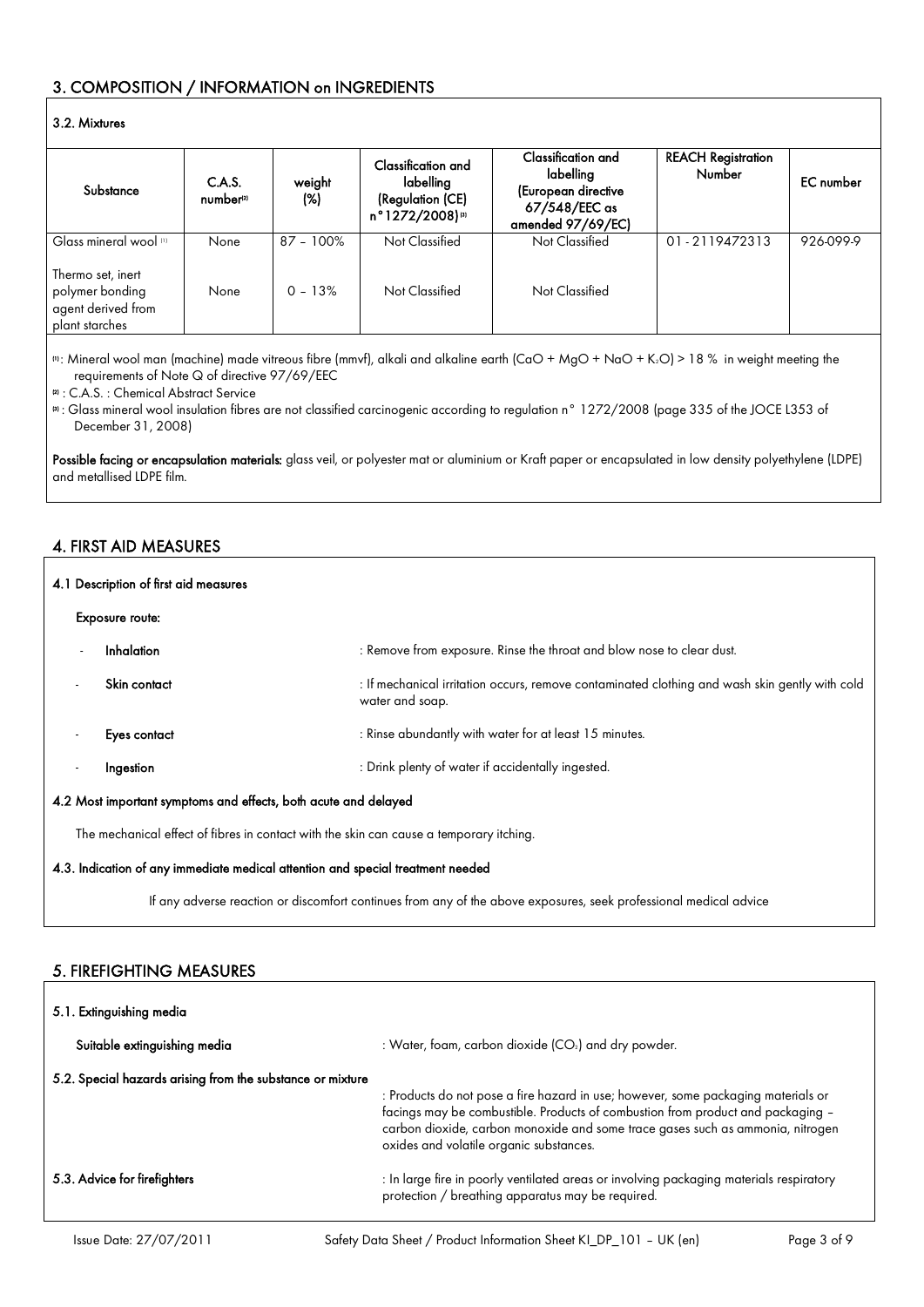### 6. ACCIDENTAL RELEASE MEASURES

 $\mathbf{r}$ 

 $\overline{1}$ 

| 6.1. Personal precautions, protective equipment and emergency procedures |                                                                                                                                |  |
|--------------------------------------------------------------------------|--------------------------------------------------------------------------------------------------------------------------------|--|
| Personal precautions                                                     | : In case of presence of high concentrations of dust, use the same personal protective<br>equipment as mentioned in section 8. |  |
| 6.2. Environmental precautions                                           |                                                                                                                                |  |
| Environmental protection                                                 | $:$ not relevant                                                                                                               |  |
| 6.3. Methods and material for containment and cleaning up                |                                                                                                                                |  |
| Methods for cleaning up                                                  | : Vacuum cleaner or dampen down with water spray prior to brushing up.                                                         |  |
| 6.4. Reference to other sections                                         | : For personal protection, see section 8. For waste disposal, see section 13.                                                  |  |

### 7. HANDLING and STORAGE

| 7.1. Precautions for safe handling                                |                                                                                                                                                      |  |
|-------------------------------------------------------------------|------------------------------------------------------------------------------------------------------------------------------------------------------|--|
| - Technical measures                                              | : No specific measure. Cut using a knife, do not use a saw or use power tools.                                                                       |  |
| - Precautions                                                     | : Ensure adequate ventilation of workplace.                                                                                                          |  |
| - Safe handling advice                                            | : Avoid unnecessary handling of unwrapped product.                                                                                                   |  |
| 7.2. Conditions for safe storage, including any incompatibilities |                                                                                                                                                      |  |
| - Technical measures                                              | : No specific measure, palletised products should be stored in accordance with Knauf<br>Insulation guidance sheet and site specific risk assessment. |  |
| - Suitable storage condition                                      | : Store products removed from pallet and packaging or loose un-palletised product,<br>in a dry location.                                             |  |
| - In-compatible materials                                         | : none                                                                                                                                               |  |
| - Packaging material                                              | : Delivered packed in polyethylene film and or on wooden pallets                                                                                     |  |
| 7.3. Specific end use(s)                                          | $:$ not relevant                                                                                                                                     |  |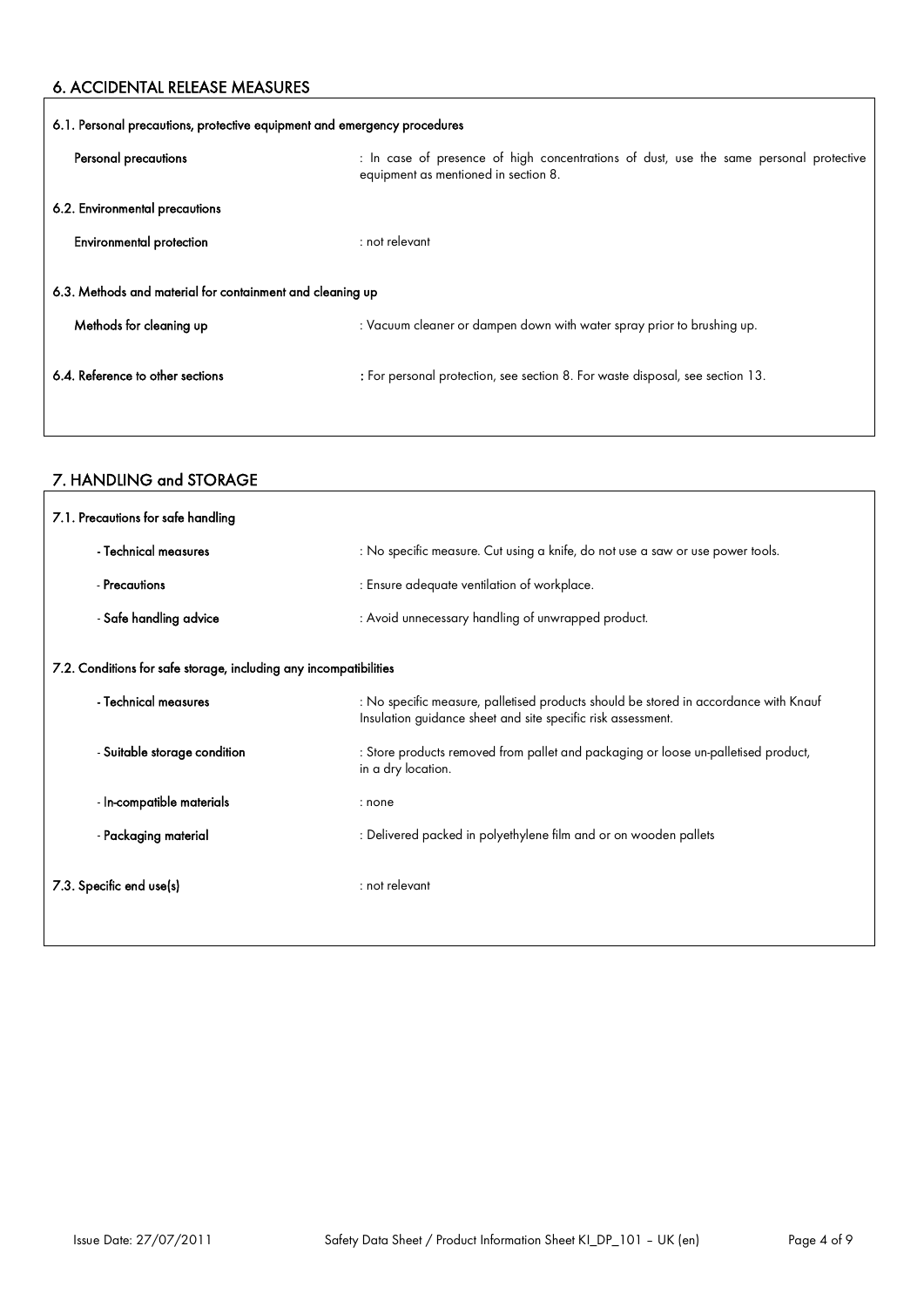### 8. EXPOSURE CONTROLS / PERSONAL PROTECTION

| 8.1. Control parameters           |                                                                                                                                                                                        |  |
|-----------------------------------|----------------------------------------------------------------------------------------------------------------------------------------------------------------------------------------|--|
| <b>Exposure Limit Value</b>       | : None at European level, refer to member state guidelines and legislation:-                                                                                                           |  |
|                                   | UK:<br>Airborne 2 f/ml, total inhalable gravimetric limit; 5 mg/m <sup>3</sup>                                                                                                         |  |
| 8.2. Exposure controls            |                                                                                                                                                                                        |  |
| <b>Engineering controls</b>       | : No specific requirements                                                                                                                                                             |  |
| Individual protection equipments: |                                                                                                                                                                                        |  |
| - Respiratory protection          | : Wearing a face mask type in accordance with EN 149 FFP1 is<br>recommended when using products in confined atmosphere or during<br>operations which can generate emission of any dust |  |
| - Hand protection                 | : Gloves to avoid itching in conformity with EN 388                                                                                                                                    |  |
| - Eyes protection                 | : Goggles especially if working above shoulders. Eye protection to EN 166 is advised                                                                                                   |  |
| - Skin protection                 | : Cover exposed skin.                                                                                                                                                                  |  |
| - Hygiene measures                | : After contact, wash hands with cold water and soap                                                                                                                                   |  |

The following sentence and pictograms are printed on packaging:

#### "The mechanical effect of fibres in contact with skin may cause temporary itching"



Cover exposed skin. When working in unventilated area wear disposable face mask



Rinse in cold water before washing



vacuum equipment

Clean using



Waste should be disposed of according to local regulations



area if possible

Ventilate working

Wear goggles when working overhead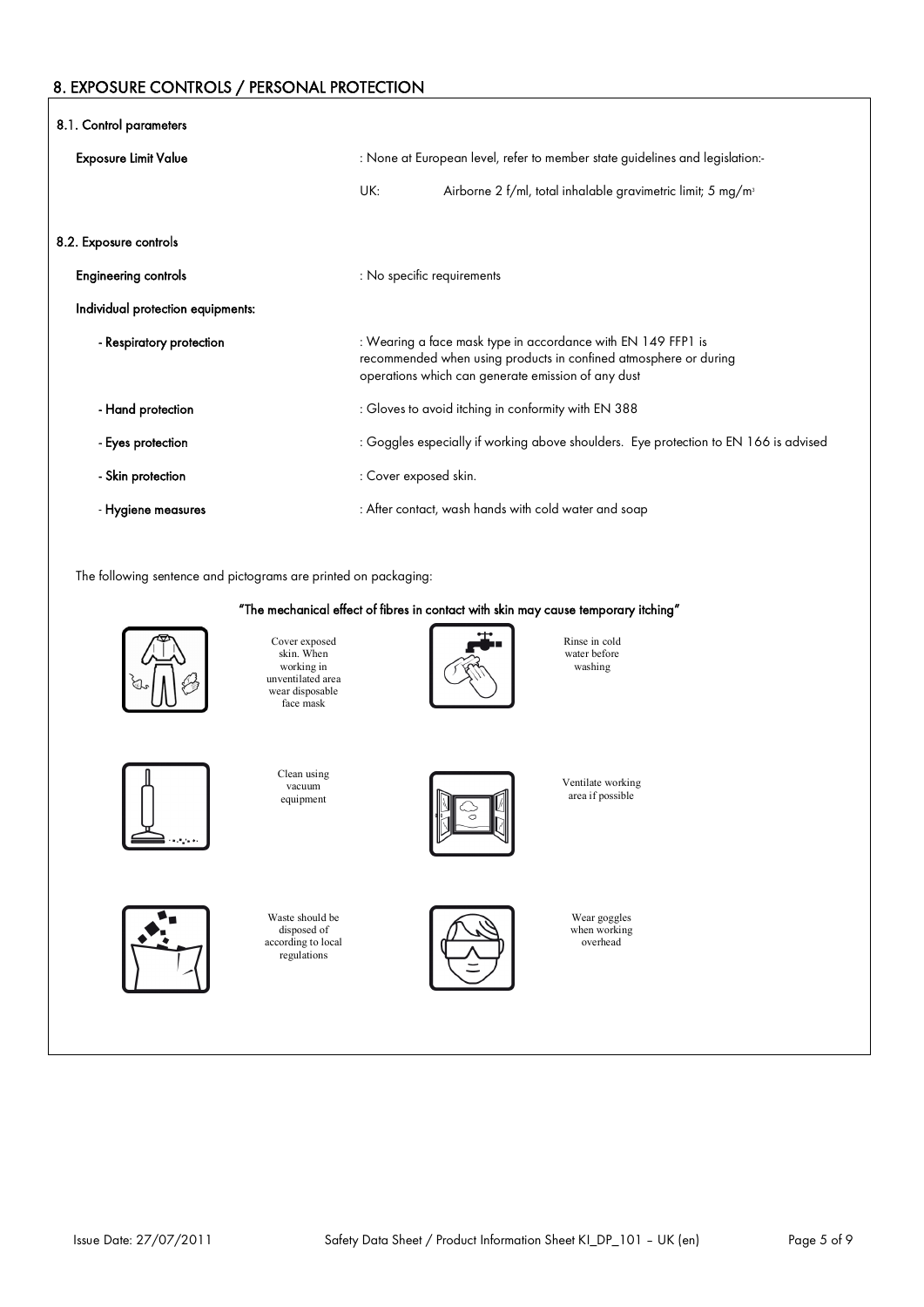### 9. PHYSICAL and CHEMICAL PROPERTIES

| 9.1. Information on basic physical and chemical properties       |                                                      |  |
|------------------------------------------------------------------|------------------------------------------------------|--|
| Physical state                                                   | : Solid                                              |  |
| Form                                                             | : Roll, panel or loose fibre                         |  |
| Colour                                                           | : Brown                                              |  |
| Odour                                                            | : not relevant                                       |  |
| pH                                                               | : not relevant                                       |  |
| <b>Boiling point</b>                                             | : not relevant                                       |  |
| Flash point                                                      | : not relevant                                       |  |
| Flammability                                                     | : not relevant                                       |  |
| <b>Explosive properties</b>                                      | : not relevant                                       |  |
| Density                                                          | : From 9 to 35 kg/m <sup>3</sup>                     |  |
| Water solubility                                                 | : Generally chemically inert and insoluble in water. |  |
| Fat solubility                                                   | : not applicable                                     |  |
| 9.2. Other information:                                          |                                                      |  |
| Approximate nominal diameter of fibres                           | : 3 à 5 µm                                           |  |
| Length weight geometric mean<br>diameter less 2 standard errors: | $< 6 \mu m$                                          |  |
| Orientation of fibres                                            | : Random                                             |  |
|                                                                  |                                                      |  |

### 10. STABILITY and REACTIVITY

| 10.1. Reactivity                         | : None.                                                                                                                                                                                                                                              |
|------------------------------------------|------------------------------------------------------------------------------------------------------------------------------------------------------------------------------------------------------------------------------------------------------|
| 10.2. Chemical Stability                 | : Binder will decompose above 200°C                                                                                                                                                                                                                  |
| 10.3. Possibility of hazardous reactions | : None in normal conditions of use                                                                                                                                                                                                                   |
| 10.4. Conditions to avoid                | : Heating above $200^{\circ}$ C.                                                                                                                                                                                                                     |
| 10.5. Incompatible materials             | : None.                                                                                                                                                                                                                                              |
| 10.6. Hazardous decomposition products   | : None in normal condition of use. Decomposition of binder above 200°C may produce<br>carbon dioxide and some trace gases. The duration of release is dependant upon the<br>thickness of the insulation, binder content and the temperature applied. |

٦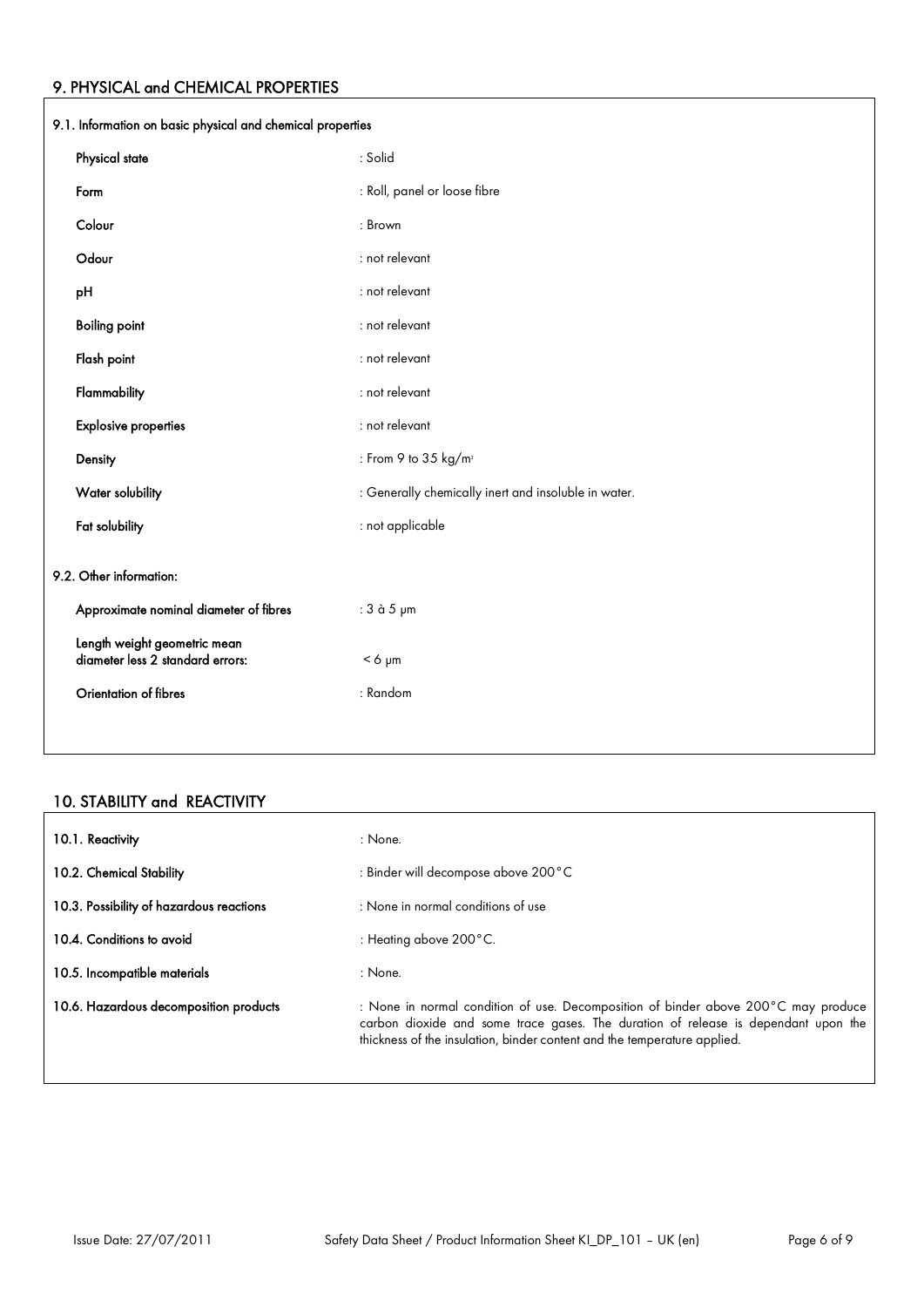### 11. TOXICOLOGICAL INFORMATION

| 11.1 Information on toxicological effects |                                                                                                                                                                                                                                                                                                                                               |  |
|-------------------------------------------|-----------------------------------------------------------------------------------------------------------------------------------------------------------------------------------------------------------------------------------------------------------------------------------------------------------------------------------------------|--|
| Acute effect                              | : The mechanical effect of fibres in contact with the skin can cause a temporary itching.                                                                                                                                                                                                                                                     |  |
| Carcinogenic effect                       | : Classification not applicable for this product; in accordance with the directive 97/69/EC<br>and European Regulation 1272/2008, nota Q. Weighted clearance half life of fibres, with<br>length greater than 20pm after intra-tracheal instillation, is less than 40 days (result obtained<br>from a test conform to the European protocol). |  |

### 12. ECOLOGICAL INFORMATION

| 12.1. Toxicity                           | : This product is not ecotoxic to air, water or soil, by composition.                                               |
|------------------------------------------|---------------------------------------------------------------------------------------------------------------------|
| 12.2. Persistence and degradability      | : Inert inorganic product with Thermo set, inert polymer bonding agent derived from plant<br>starches; $5$ to 13 %. |
| 12.3. Bioaccumulative potential          | : Will not bio-accumulate.                                                                                          |
| 12.4. Mobility in soil                   | : Not considered mobile. Less than 1% leachable organic carbon if landfilled.                                       |
| 12.5. Results of PBT and vPvB assessment | $:$ Not relevant.                                                                                                   |
| 12.6. Other adverse effects              | : None known.                                                                                                       |

#### 13. DISPOSAL CONSIDERATIONS

| 13.1. Waste treatment methods |                                                                                                       |  |
|-------------------------------|-------------------------------------------------------------------------------------------------------|--|
| Waste from residues           | : Dispose of in accordance with regulations and procedures in force country<br>of use or disposal.    |  |
| Dirty packaging               | : Dispose of in accordance with regulations and procedures in force in country<br>of use or disposal. |  |
| European waste catalogue code | $: 170604$ , non hazardous.                                                                           |  |

### 14. TRANSPORT INFORMATION

| 14.1. UN number                                                               | : not classified for transport |
|-------------------------------------------------------------------------------|--------------------------------|
| 14.2. UN proper shipping name                                                 | : not classified for transport |
| 14.3. Transport hazard class(es)                                              | : not classified for transport |
| 14.4. Packing group                                                           | : not classified for transport |
| 14.5. Environmental hazards                                                   | : not classified for transport |
| 14.6. Special precautions for user                                            | : not classified for transport |
| 14.7. Transport in bulk according to Annex II of MARPOL73/78 and the IBC Code |                                |
|                                                                               | : not classified for transport |
|                                                                               |                                |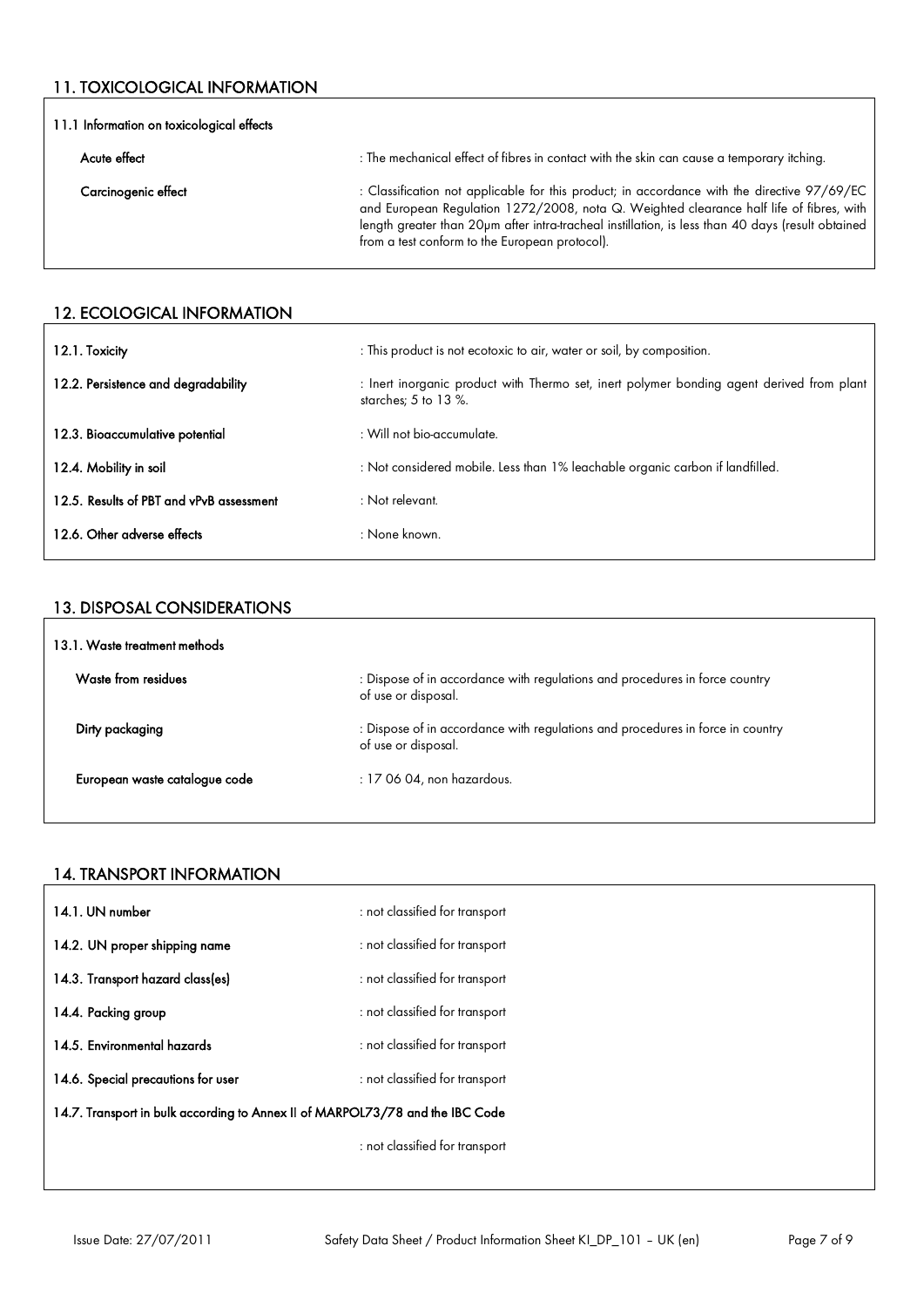### 15. REGULATORY INFORMATION

#### 15.1. Safety, health and environmental regulations/legislation specific for the substance or mixture

The European Regulation on Chemicals No 1907/2006, Registration, Evaluation, Authorisation & Restriction of Chemicals (REACH) enacted on June 1<sup>s</sup> 2007 requires the provision of Safety Data Sheet (SDS) for hazardous substances and mixtures / preparations.

Knauf Insulation mineral wool products (panels, batts or rolls), are defined as articles under REACH and therefore a Safety Data Sheet for these products is not a legal requirement.

In accordance with industry practice and voluntary commitments, Knauf Insulation has decided to continue to provide its customers with the appropriate information for the purpose of assuring safe handling and use of mineral wool throughout the product life.

This material Safety data sheet is in accordance with the EU directives 67/548/EEC, 1999/45/EEC, 1907/2006, 1272/2008 and 453/2010

15.2. Chemical safety assessment : not relevant.

#### 16. OTHER INFORMATION

All products manufactured by Knauf Insulation are made of non-classified fibres and are certified by EUCEB.

EUCEB, European Certification Board of Mineral Wool Products - [www.euceb.org,](http://www.euceb.org/) is a voluntary initiative by the mineral wool industry. It is an independent certification authority that guarantees that products are made of fibres, which comply with the exoneration criteria for carcinogenicity (Note Q) of the Directive 97/69/EC and the Regulation (EC) 1272/2008.

To ensure that fibres comply with the exoneration criteria all tests and supervision procedures are carried out by independent, expert qualified institutions. EUCEB ensures that the producers of mineral wool have put in place self-control measures.

The mineral wool producers commit to EUCEB to:

- supply sampling and analysis reports established by laboratories recognized by EUCEB, proving that the fibres comply with one of the four criteria of exoneration described in Note Q of the Directive 97/69/EC,
- be controlled, twice per year, of each production unit by an independent third party recognized by EUCEB (sampling and conformity to the initial chemical composition),
- put in place procedures of internal self-control in each production unit.

The products responding to the EUCEB certification are recognized by the EUCEB logo put on the packaging.



Further information can be obtained from:-

[www.Eurima.org](http://www.Eurima.org/) [www.knaufinsulation.com](http://www.knaufinsulation.com/)

Moreover, in 2001, the IARC, reclassified glass mineral wool fibres from Group 2B (possibly carcinogenic) to Group 3 « agent which cannot be classified as for their carcinogenicity to humans». (See Monograph Vol 81, [http://monographs.iarc.fr/\)](http://monographs.iarc.fr/))

Version: 1.15

Document revised: 27/07/2011, new document format Date of previous revisions: 22/10/2009, 06/10/10, 21/10/2010, 13/07/2011

This Safety Data Sheet does not constitute a workplace assessment

Information contained in this document represents the state of our knowledge regarding this product as of the date of issue of the document. Attention of users is drawn to possible risks taken when the product is used for other applications than the ones it has been designed for.